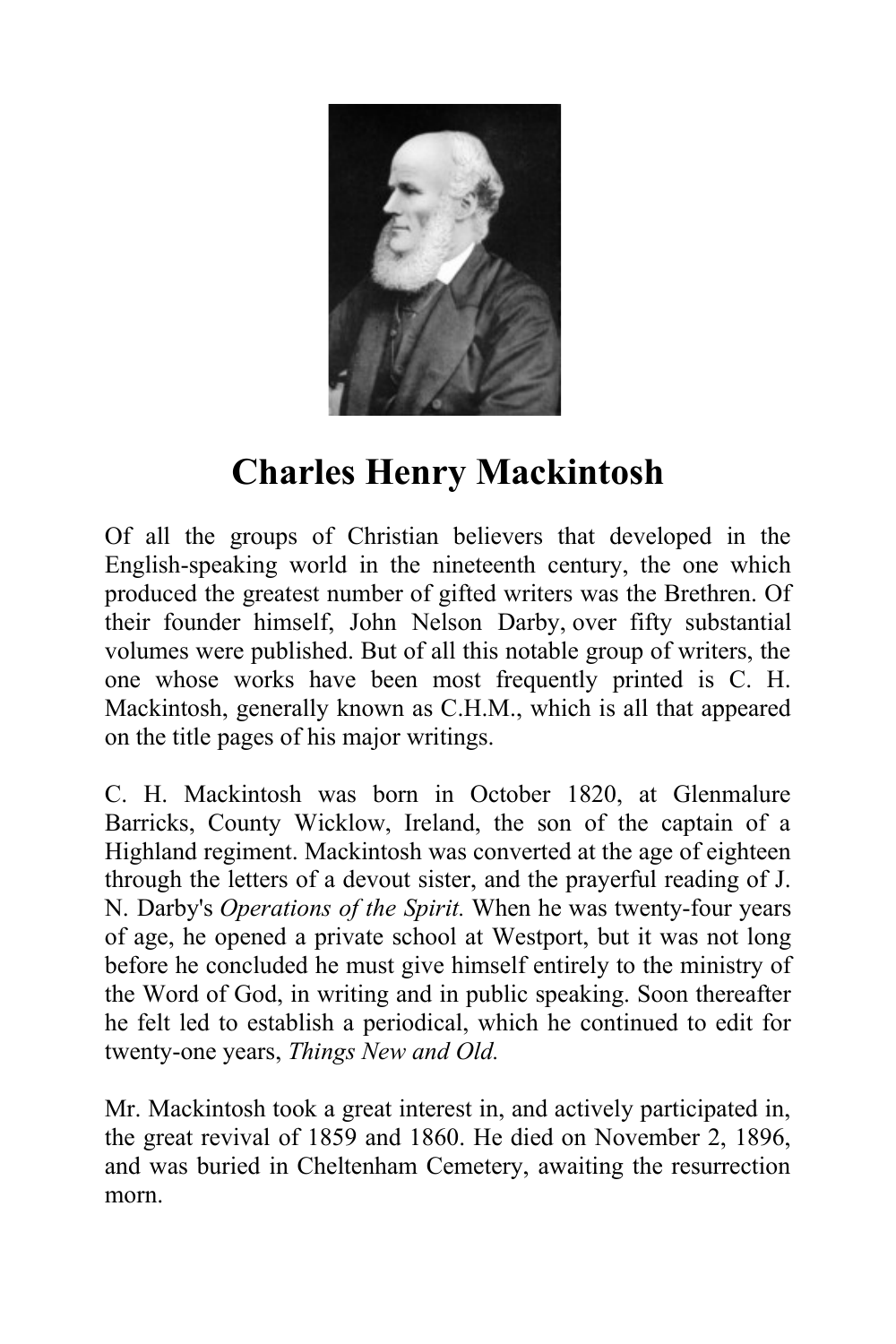Now that more than one hundred years have passed since his death, it is difficult to come upon much factual detail concerning his own personal life. He was a man of a much milder spirit than J N Darby, and breathed an atmosphere of deep devotion, and a love not only for Christian believers but for lost souls. He had a gracious spirit, avoiding conflict as far as possible.

Mr. Mackintosh's fame rests primarily upon the work, *Notes on the Pentateuch,* beginning with a volume of 334 pages on Genesis, and concluding with a two-volume work on Deuteronomy extending to over 800 pages.

Another series by Mr. Mackintosh also was frequently reprinted, under the general heading of *Miscellaneous Writings,* seven volumes, totalling over 2500 pages, and most of it still definitely worth reading.

Let me especially call attention to Mr. Mackintosh's excellent comments on Evangelization, which seem to be remarkably up-todate in this time when we are witnessing so much world-wide evangelization. In volume 4 is a very thorough, illuminating, and sensible discussion of ninety pages on the Great Commission of Luke 24: 44-49. His statements at the very beginning are refreshing to read:

"Our divine Master called upon sinners to repent and believe the gospel. Some would have us to believe that it is a mistake to call upon persons dead in trespasses and sins to do anything. "How," it is argued, "can those who are dead repent? They are incapable of any spiritual movement. They must first get the power ere they can either repent or believe."

What is our reply to all this? A very simple one indeed--our Lord knows better than all the theologians in the world what ought to be preached. He knows all about man's condition--his guilt, his misery, his spiritual death, his utter helplessness, his total inability to think a single right thought, to utter a single right word, to do a single right act; and yet He called upon men to repent. This is quite enough for us. It is no part of our business to seek to reconcile seeming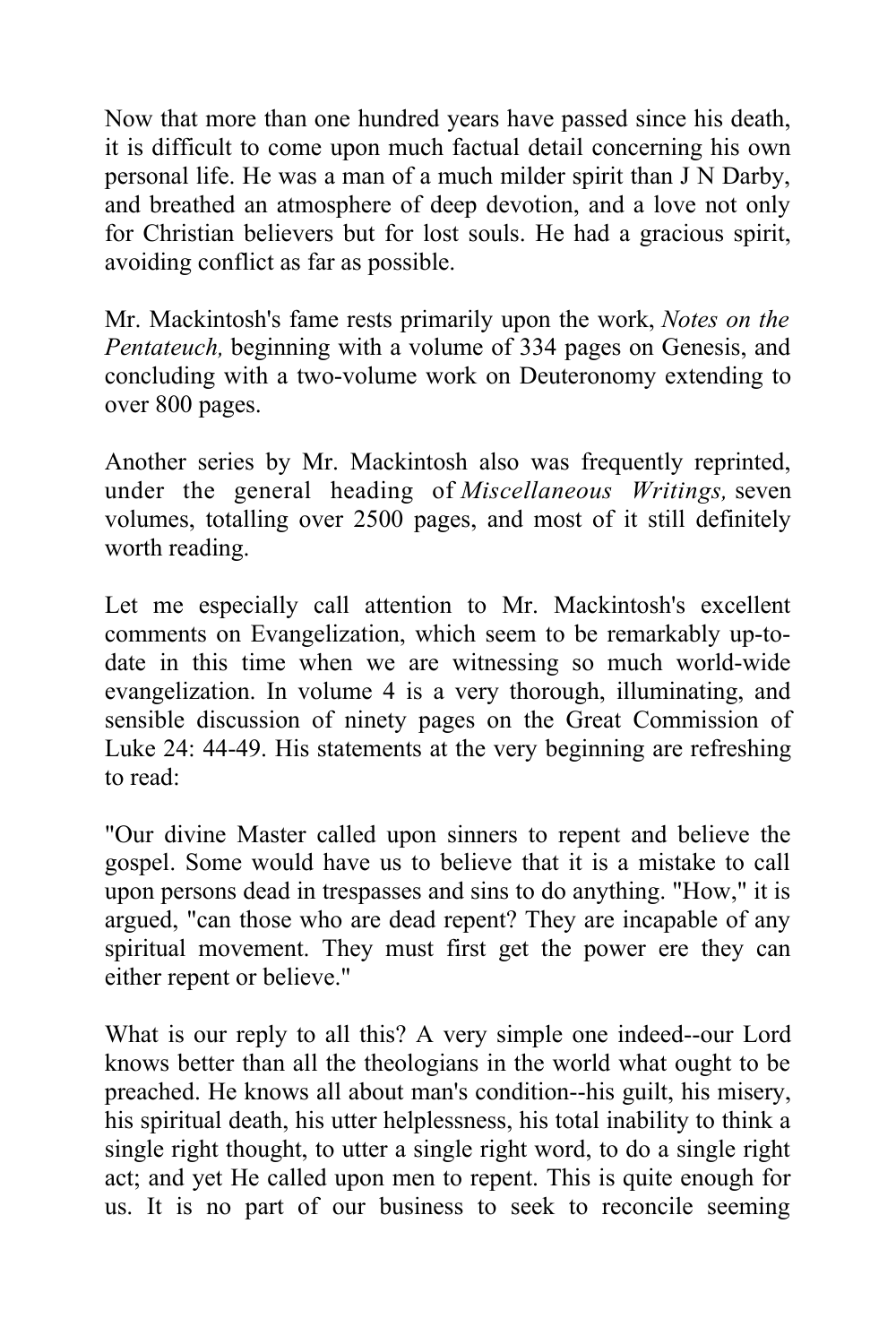differences. It may seem to us difficult to reconcile man's utter powerlessness with his responsibility; but "God is His own interpreter, and He will make it plain." It is our happy privilege, and our bounder duty, to believe what He says, and do what He tells us. This is true wisdom, and it yields solid peace. ... Our Lord preached repentance, and He commanded His apostles to preach it; and they did so constantly.

Because many are teaching otherwise, one rejoices to see the author's emphasis on the need for genuine repentance. In volume 3 there is a section of eighty-six pages with the general heading, "Papers on Evangelism," in the midst of which is a long and excellent commentary of Acts 16: 8-31. A few lines from these rich pages:

"We increasingly feel the immense importance of an earnest, fervent gospel testimony everywhere; and we dread exceedingly any falling off therein. We are imperatively called to "do the work of an evangelist," and not to be moved from that work by any arguments or considerations whatsoever ....We observe, with deep concern, some who were once known amongst us as earnest and eminently successful evangelists, now almost wholly abandoning their work and becoming teachers and lecturers.

This is most deplorable. We really want evangelists. A true evangelist is almost as great a rarity as a true pastor. Alas! alas! how rare are both! The two are closely connected ....We are perfectly aware of the fact that there is in some quarters a strong tendency to throw cold water upon the work of evangelization. There is a sad lack of sympathy with the preacher of the gospel; and, as a necessary consequence, of active co-operation with him in his work ....We have invariably found that those who think and speak slightingly of the work of the evangelist are persons of very little spirituality; and on the other hand, the most devoted, the most truehearted, the best taught saints of God, are always sure to take a profound interest in that work ....But I find in the Gospels, and in the Acts of the Apostles, that a quantity of most blessed evangelistic work was done by persons who were not specially gifted at all, but